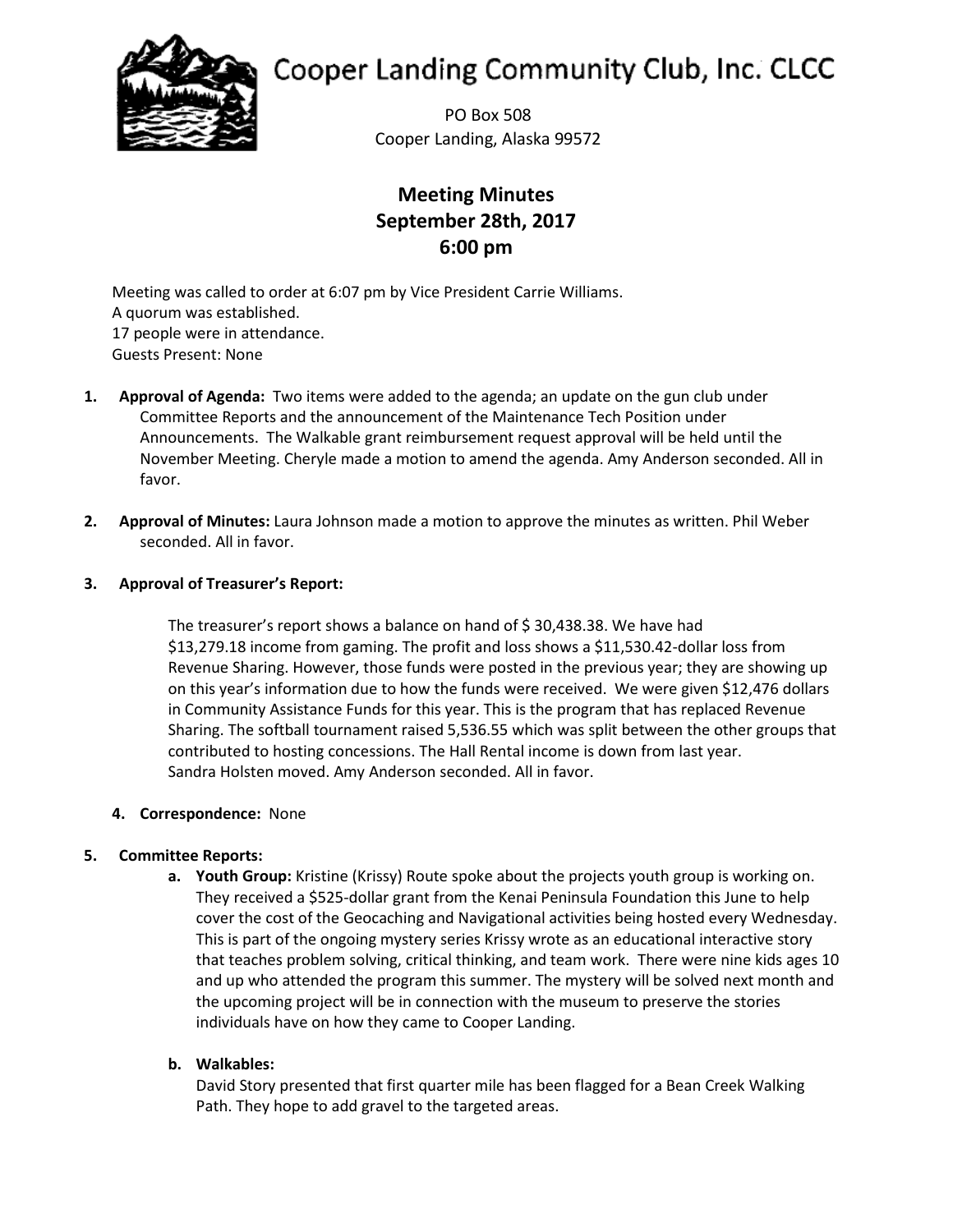Sandra Holsten presented on the ongoing Walkable Project Program. They received a grant from Kenai Mountains Turnagain Arm National Heritage Area to host a workshop to discuss and produce a guide for the future development of trail-side amenities on the Snug Harbor pathway, the current bike path, Helen Rhode Park, and the Kenai River Bridge crossing. There is about \$4,000 left from the grant money that will be spend on trailhead signs and benches. The document is available online at: http://www.walkcooperlanding.org/snugharobr-pathway-and-trail-integration-plan/.

Walkable is selling \$10 reusable bags as a fundraiser. Requested that Community Club write a thank you letter to ANCOR, the construction company, for doing the work on the Snug Harbor Bike Path.

Janette Cadieux gave an update on the pedestrian crossing sign. She contacted the Transportation Safety Director, Scott Thomas, in April about putting in a crossing sign by the Post Office. He agreed to conduct another safety assessment this summer and would send a written report. It has not been received yet. She will send another reminder.

#### **c. CERT:**

Carrie Williams presented that the project is complete. Still need to obtain a satellite phone. Blankets, bed, cots, etc. are stored in the new storage building. The generator is functioning and ready for use. It has a manual switch for when it needs to be turned on and is powered by its own diesel tank. Then generator can power the library, but electrical work will need to be done in the library to do so. Outdoor parking lights are up and working.

#### **d. Gun Club:**

Laura Johnson presented that the land transfer request was postponed at the August Borough Assembly. They are waiting to present in front of the assembly this fall. Will need a letter of support from the Community Club to go to the assembly when the application package will be turned in. Cheryle James made the motion to approve a letter of approval for the lease to move the gun club to Dave's Creek. Sandra seconded. All approved.

#### **6. Presentations:** None

#### **7. Old Business:** None

#### **8. New Business:**

**a. Hall Major Maintenance and Repairs Bid:** The Hall needs deep maintenance repairs. The outdoor deck needs stained, the indoor logs need resealed, the floor needs re-varnished. The handicap ramp is off level and needs adjusted. There are also foundation issues and structural repairs that need attended to in the old part of the structure. Would also like to repair the Announcer's Booth for ball games. Phil Weber moved to gather bids for maintains needs. Shirley Wilmoth seconded. All in favor.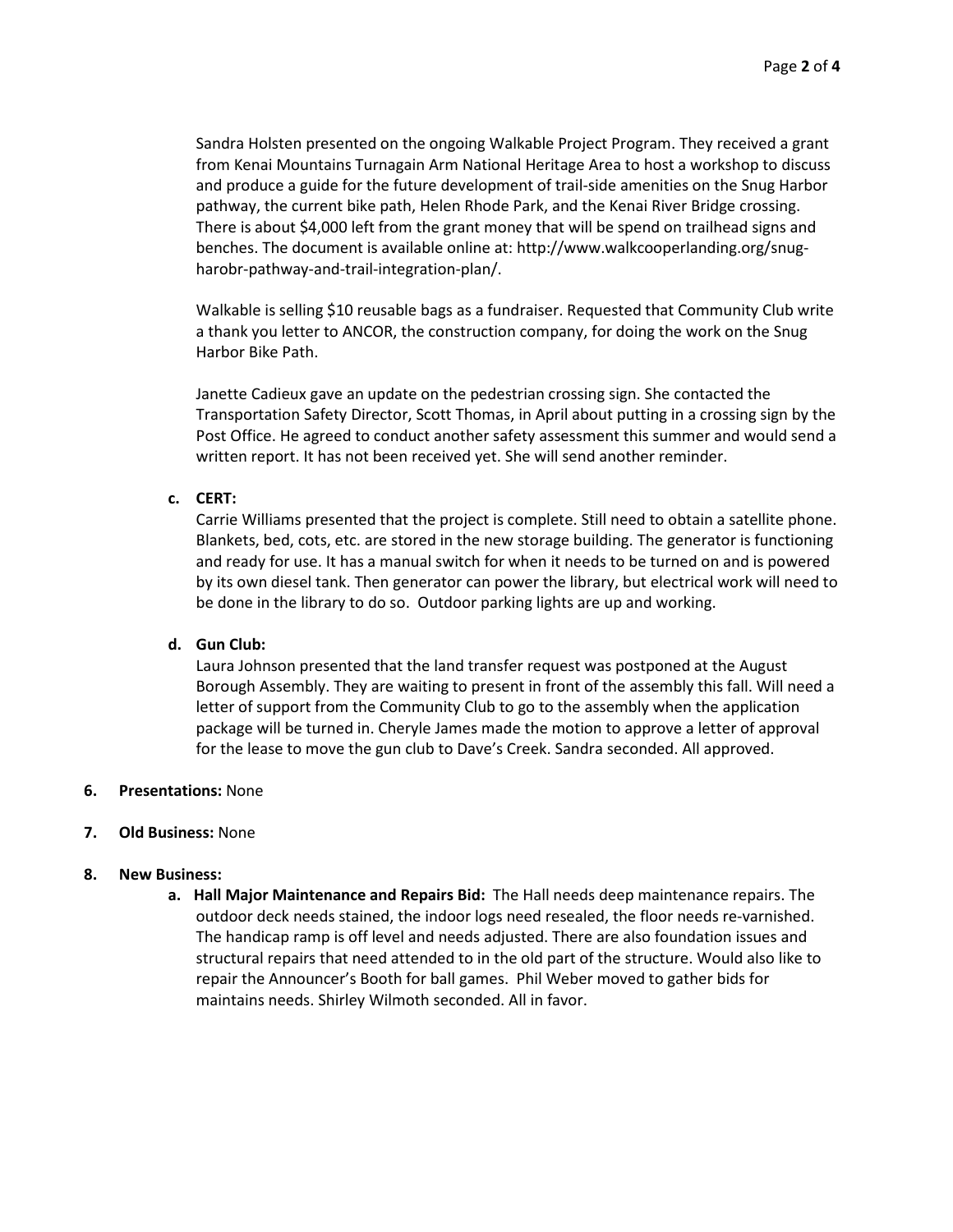- **b. Revenue Sharing:** User groups put in their requests for revenue sharing. The program is now called the Community Assistance Program. \$15,479.41—dollars were given to us. The requests are as follows:
	- Cooper Landing Emergency Services: \$0
	- Trails Committee (Grooming): \$500
	- Youth Group Committee: \$500
	- Cooper Landing Seniors: \$1,500
	- Cooper Landing School: \$750
	- Cooper Landing Chamber: \$2,000
	- Cooper Landing Library: \$1,000
	- Cooper Landing Gun Club: \$2,500
	- Cooper Landing Community Schools: \$0
	- Cooper Landing Historic Society: \$1,000
	- Walkable Committee: \$1,500
	- Cooper Landing Community Club: \$4,229.41

Janette motioned to approve the requests as stated, Shirley Wilmoth seconded. All in favor.

- **c. Capital Grant Request:** No capital grant meetings are scheduled at this time.
- **d. State Trooper Letter:** Bob Baldwin's sent letters on Sept. 25 to Sen. Micciche and Rep.

Chenault requesting support to permanently establish an Alaska State Trooper Post in Cooper Landing. He requested that the CLCC board send one as well. Discussion ensued that our letter should also address the Governor and governor's administration. Ask Bob Baldwin to write a draft for a letter that we and other community groups can alter to send out. Janette moved to write a letter of support. Laura seconded. All in favor.

#### **9. Announcements:**

#### **a. Board Member Seat Openings**

Applications are available for the three seats expiring on the community club board. Three current members—Martha Story, Kristine (Krissy) Route, and Carrie Williams have offered to extend. Mitch Dickenson resigned from the Board over the summer. The application states that you need to be a resident and a registered voter in Cooper Landing. Seats that are open are two year, one year, one year. Applications are due October  $17<sup>th</sup>$ .

#### **b. Hall Coordinator Position Available**

Jessica Larsen resigned as the Community Hall Coordinator. Her position is open effective October  $1<sup>st</sup>$ . She is willing to work with someone until the end of the year. This is year round position and that pays 25% of all bookings.

**c. Website Design Request for Proposal**